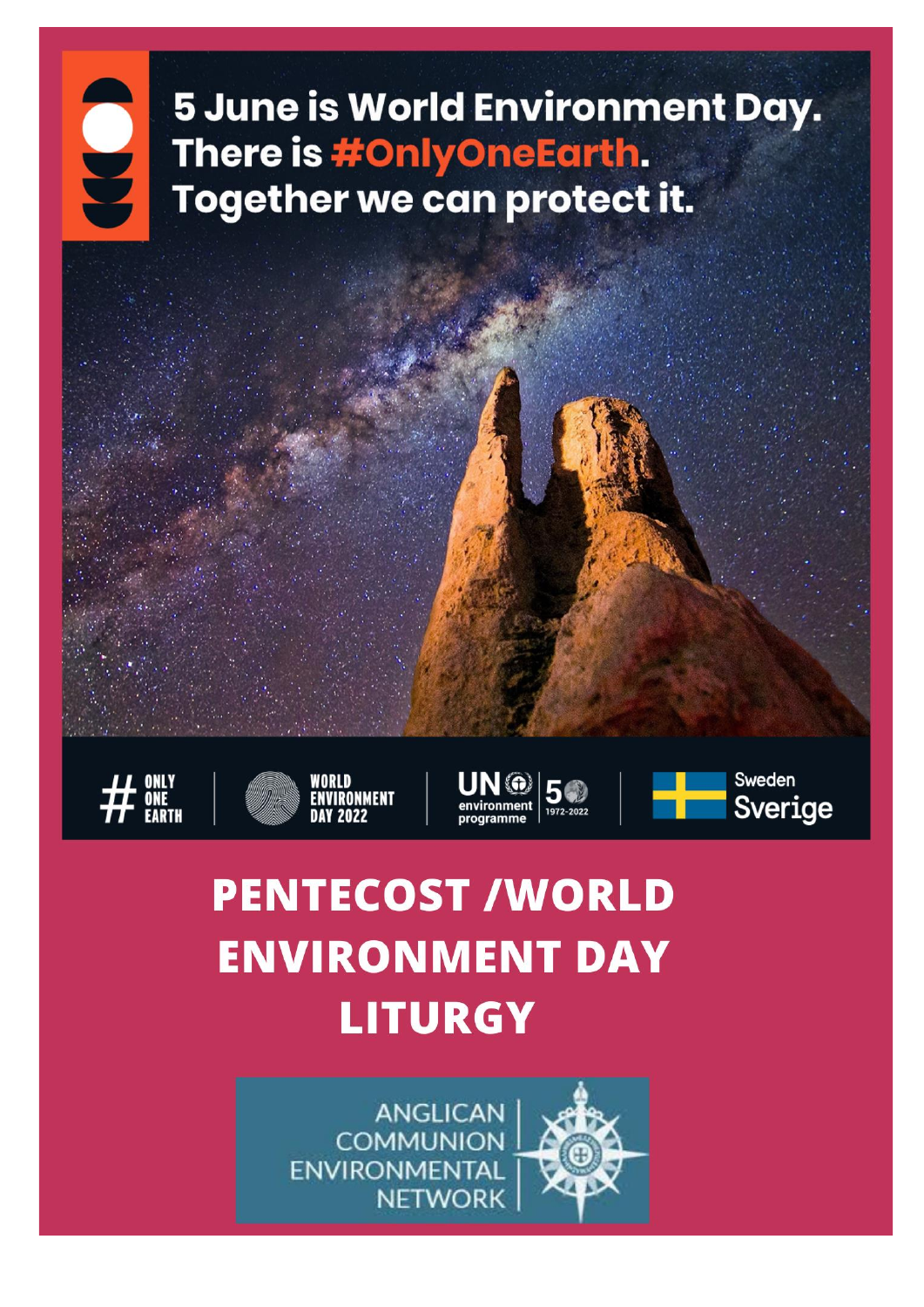### **Only One Earth**

Pentecost/World Environment Day

Today we celebrate both Pentecost and World Environment Day

Many of us feel extremely worried as we look at the global situation. We are facing a triple 'pandemic' of climate change, biodiversity collapse and pollution. Those hardest hit are those who have caused the least damage. We have less than three years for our carbon emissions to begin to drop, and yet emissions continue to rise and we are reaching dangerous tipping points. Already the Brazilian Amazon has changed from carbon sink to carbon emitter. Melting permafrost is releasing vast amounts of methane. The devastating heat waves across India and Pakistan led them to re-open coal mines that had been closed. The war in Ukraine seems to have increased the demand for new fossil fuel extraction in other parts of the world. We are lost and confused.

The followers of Jesus were also lost and confused. After three incredible years of following Jesus, walking with him, learning from him, sharing with him, they had seen him tortured and murdered. Then the word began to spread that he was alive again, some people saw him, ate with him, touched him. Slowly they began to believe that it was true – he was alive! But then at the Ascension they were left again confused and upset. He said I am calling YOU to be my witnesses, stay in Jerusalem until you are clothed with power. They were so confused, no doubt afraid, maybe they would also be killed if they mentioned Jesus' name.

*And when the day of Pentecost was fully come, they were all with one accord in one place. And suddenly there came a sound from heaven as of a rushing mighty wind, and it filled all the house where they were sitting. And there appeared unto them cloven tongues like as of fire, and it sat upon each of them. And they were all filled with the Holy Ghost, and began to speak with other tongues, as the Spirit gave them utterance. And there were dwelling at Jerusalem Jews, devout men, out of every nation under heaven. Now when this was noised abroad, the multitude came together, and were confounded, because that every man heard them speak in his own language. They began to preach the gospel and three thousand were added to their number.*

*They devoted themselves to the apostle's teaching, to breaking of bread and prayer. There were wonders and miracles. All the believers were together, selling all their possessions they gave to anyone has he had need.*

People can debate what exactly happened, what were the tongues the fire, what exactly were the different languages. But what is crystal clear is what happened to the followers of Jesus

There was a complete transformation in their lives:

**From scared they became courageous**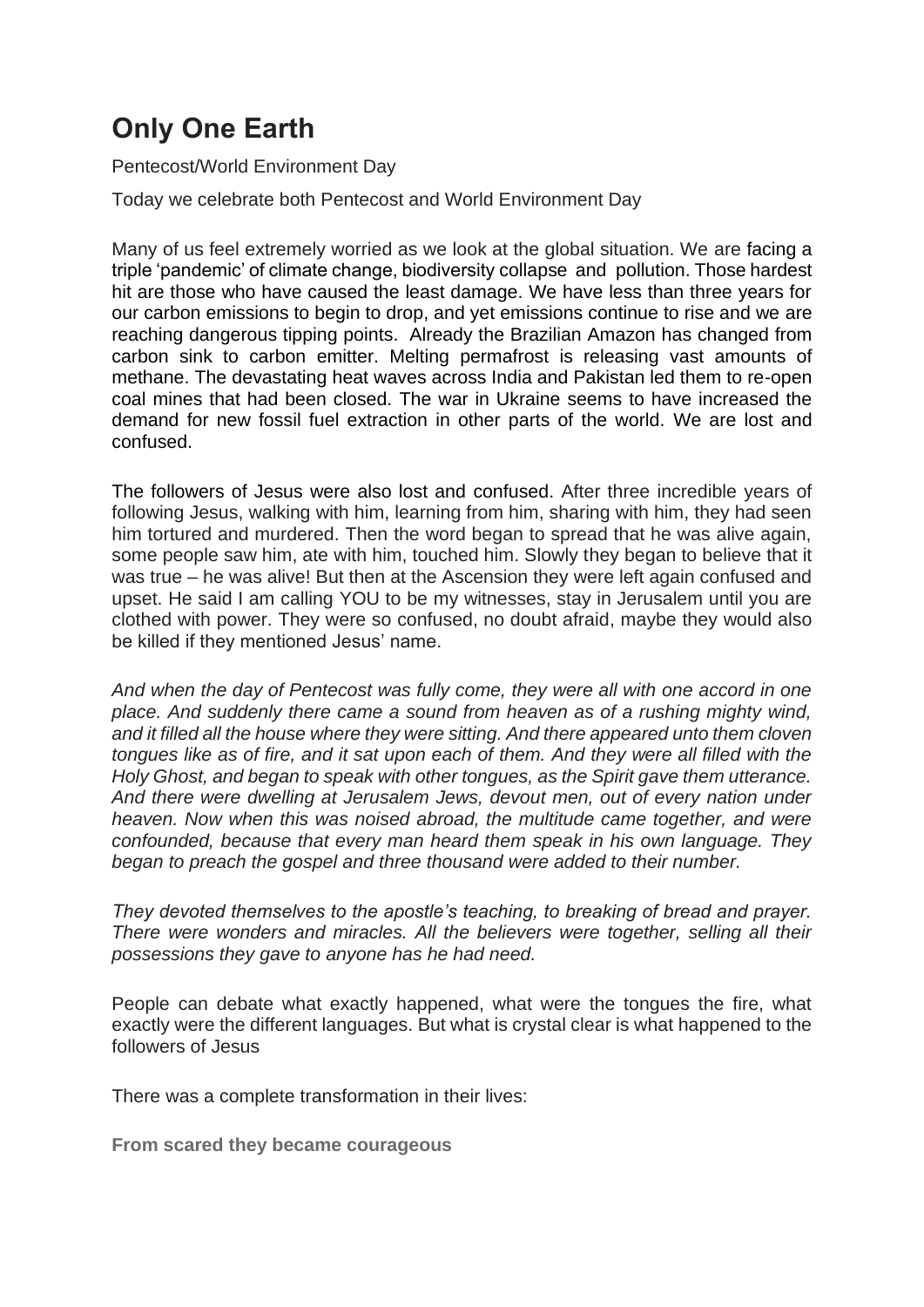After seeing what had happened to Jesus, no wonder they were afraid of both Roman military and Jewish authorities. They were in hiding, and now suddenly they had the courage to preach in front of great crowds of people

They were given a mission, they were sent. There is a saying that "a church without mission is like a fire without burning"

The Fifth Mark of Mission tells us that we are called to "Strive to safeguard the integrity of creation, and sustain and renew the life of the Earth."

Firstly in our Mission we must confess and lament that we have failed to protect the integrity of creation - it is of vital urgency that we commit to renewing the life of the Earth.

The very first mandate that we were given by God was this" Care for my Earth", when God placed Adam and Eve in the garden of Eden and said "Work the Earth and look after it" (Gen 2:15)

If you are worried about the future , know that action creates hope!

What do learn from Pentecost about how to take up this challenge?

**From separated – to united**

One of the signs of the spirit is that *they were one*, they came together regularly to meet and they weren't hiding away, lonely and stressed in their own corner. Day by day they spent time together in the temple, they broke bread.

People have different angles on caring for creation, some are passionate about preserving animals or birds, others care passionately about the fact that people don't have access to clean water. Some are fighting climate change; others are plastic warriors. We need to come together, support each other and carry the mission out. We need to work with those of different faiths and those who have no faith. Join networks, work with others, link up on social media

Transformative change doesn't take place when individuals, change, it takes place when networked individuals change.

#### **From Selfish to generous**

Peter to protect himself said' I do not know this man' now we read all that who believed were together and had all things in common, they would sell their possessions and goods and distribute the proceeds to all as any had need. *No one had need amongst them.*

Climate change and environmental degradation have at their root greed. That we can take more and more from the earth, consume more and more, destroy more and more.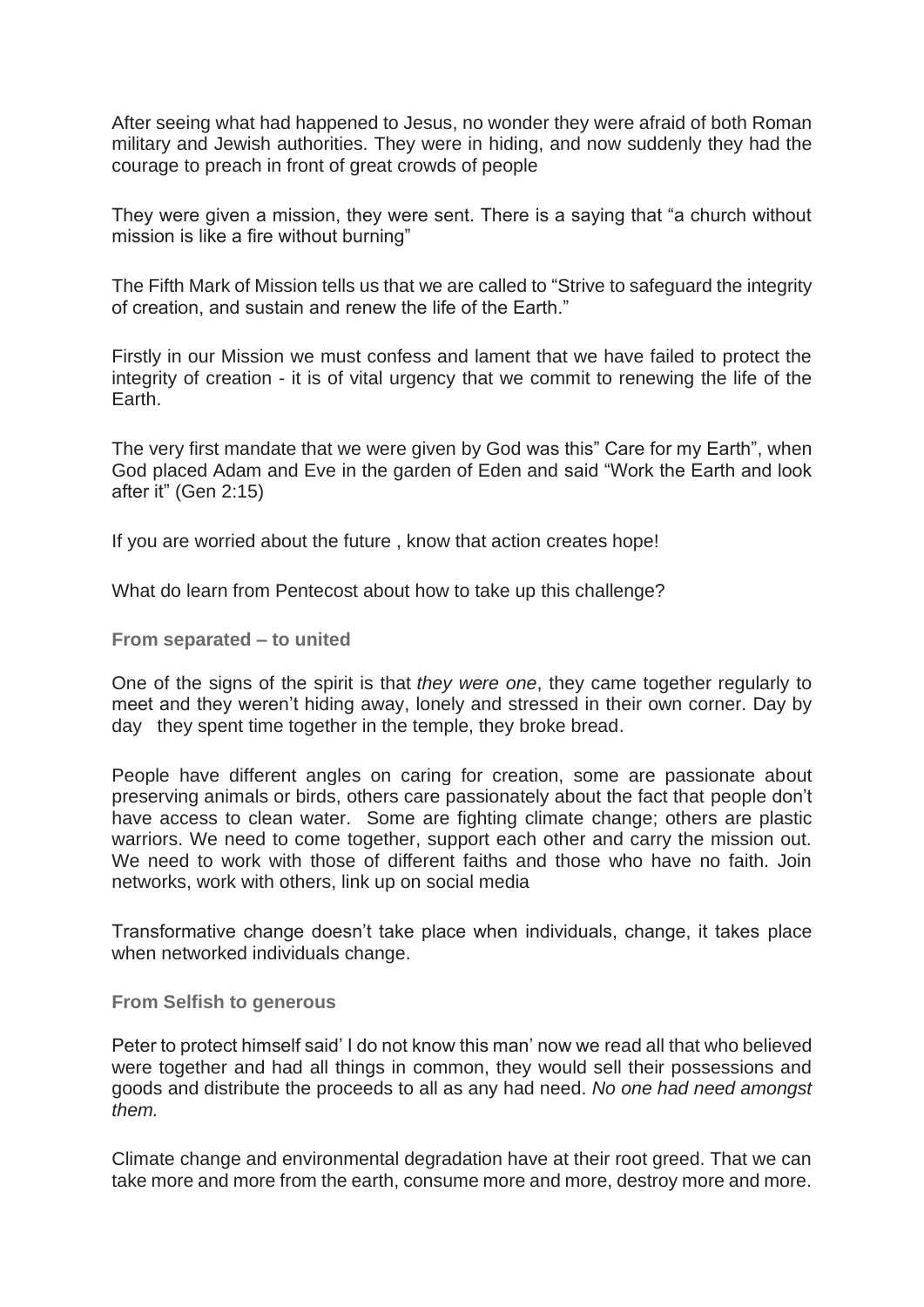In order to protect the planet we need to aspire to a simpler lifestyle. We need to life more simply so that others may simply live. The wealthier nations that have benefitted from fossil fuel-based development over decades need to provide funding to assist developing nations leapfrog to renewable energy. We all need to live more simply so that others may simply live.

#### **From Sorrowful to joyful**

From the sadness and despondency of losing their beloved Jesus, they were now so joyful people thought they were drunk at nine o'clock in the morning! To care for creation is a joyous thing, we connect again with nature, spend time in nature, growing good things in God's earth, seeing beauty where there was none before. Many of the activities that we will take part in – such as clean ups, tree planting, food gardening, are moments of great fellowship and great fun!

Let our work be based on love for God and love for God's creation. Part of our ministry involved enabling others to connect with nature – organising hikes with young people, opening our church gardens to the community – creating opportunities for our church members to spend time listening to God in Creation

You will not protect what you do not love!

So in our Mission to renew this Earth, the only Earth we have, let us be filled with these marks of the Spirit - be courageous, have a purpose, become united, be generous and be full of joy.

*Rev Dr [Rachel Mash](http://sustainable-preaching.org/people/dr-rachel-mash/)*

#### **GATHERING**

Praise be to the Holy Trinity! God is sound and life, Creator of the Universe, Source of all life, whom the angels sing; wondrous Light of all mysteries known or unknown to humankind, and life that lives in all. *(Hildegard of Bingen, 13th Century)*

#### **PENITENCE**

Creator God,

We confess that even though we are created in your image, we have not appreciated your creation as you have.

We have become arrogant and greedy and instead of seeing the beauty and diversity around us,

We have seen wealth and progress and have wanted it for ourselves.

We have individually and as peoples amassed what we can for ourselves,

With little care for what effects it will have on our planet and

Without thinking of sharing with those who have nothing.

Redeemer God,

We confess that we have not loved this world as you have.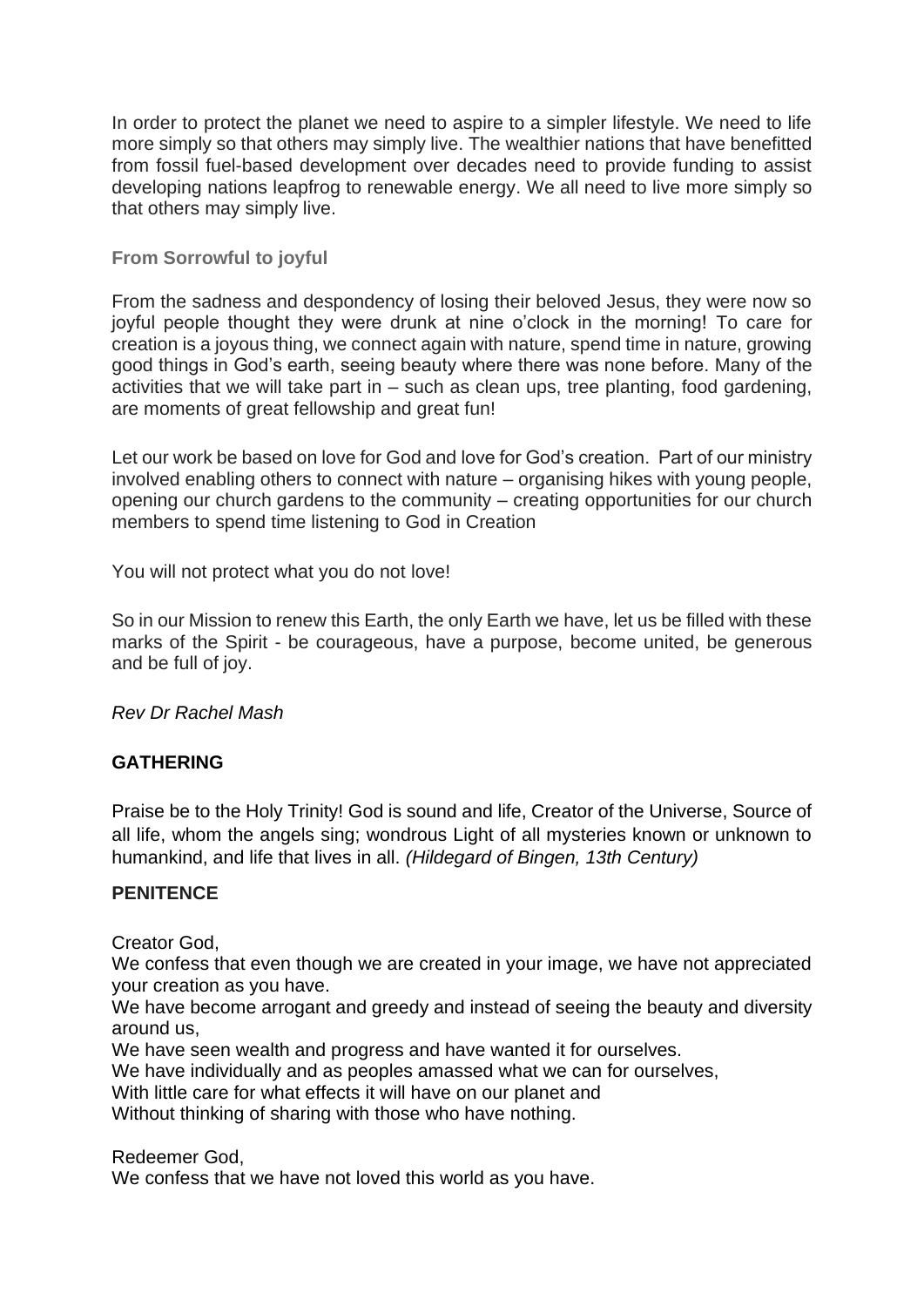We are sorry for the destruction we have caused,

For the many of your beloved species that are no more because we wanted more, For the many lives that are lost each year to starvation while we have more than enough.

Sustainer God,

We confess that we have not cared and provided for this plant as you do. We take and do not replace, depleting the earth of precious resources. We use and then dump, creating wastelands of junk.

We create chemicals for our own convenience that destroy the natural balance of life, upsetting the cycles that you have created.

We value our own lives and our own comfort but care nothing for the earth or other people who are suffering.

Merciful God, we come before you, Humbled by the parts we play in destroying your creation, Hear the cries of our guilt and See the willingness to change in our hearts. Forgive us we pray.<sup>i</sup>

#### **PRAYERS OF THE PEOPLE**

Awesome God, we join our voices with all creation as we proclaim your greatness:

Creator God, you sculpted the vast universe, Scattered the stars in the skies and formed this our planet. You moulded the mountains, scooped out the seas, and filled our atmosphere with air. You formed plants which provide edible nutrients And animals of many forms, shapes and colours, And then you created humankind and you breathed life into us. You created us, male and female, in your image, And gave us the task together of caring for your carefully designed planet.

We praise you for your creativity, for your imagination,

for the intricate designs of animal, mineral and vegetable all around us.

We praise you for creating us, human beings, not one of us the same as another, With different gifts, skills, abilities, personalities and characteristics and yet each of us created in your image.

Precious in your sight, loved and valued by you.

Redeemer God, when we ignored your love, When we turned our backs on you, You did not give up on us.

Because of your great love for the world,

You came offering yourself as atonement.

We praise you for your sacrificial love.

Sustainer God, you continue to care and provide for this planet, You send rain and warmth in their seasons,